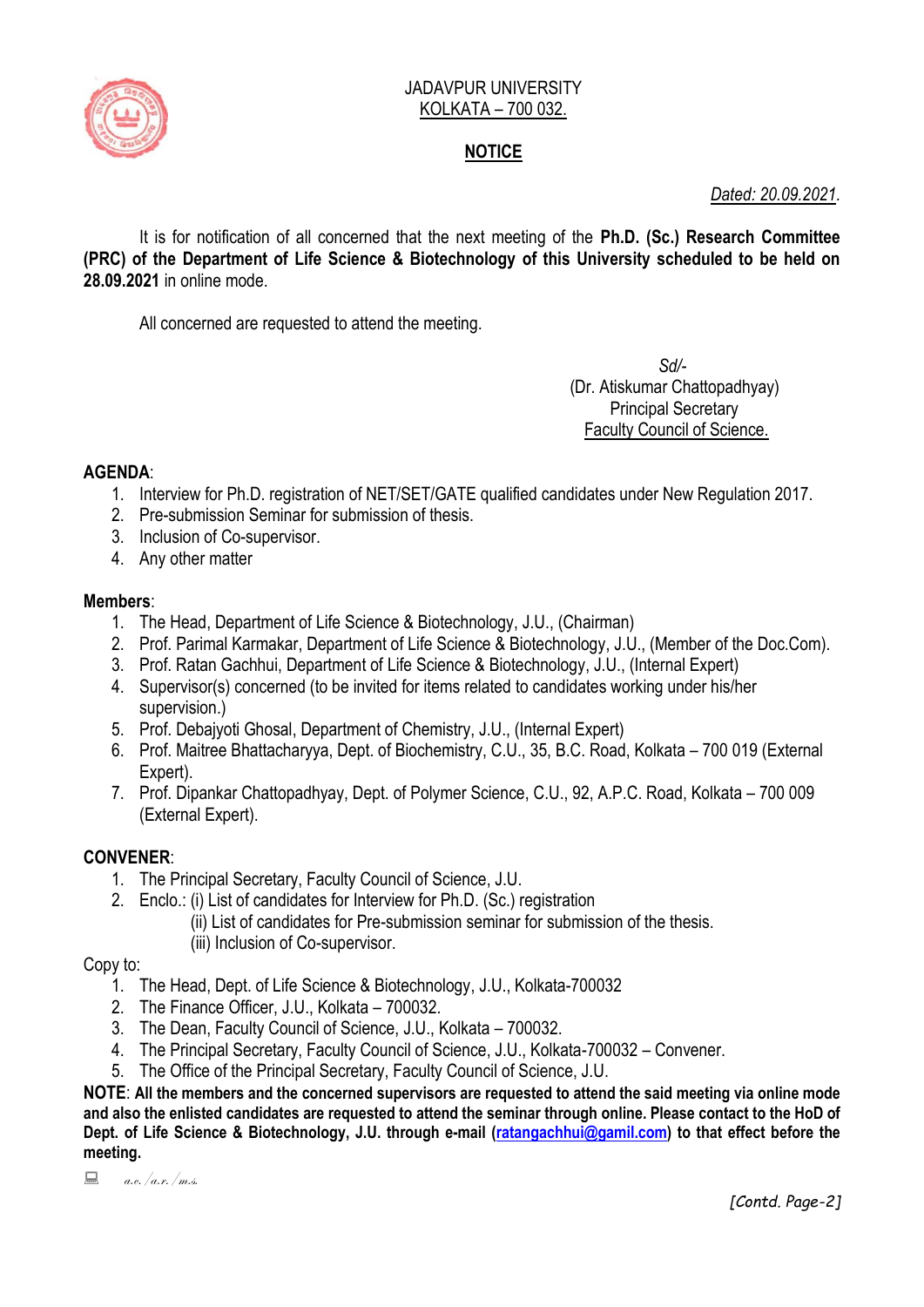*[Page-2]*

# **(1) LIST OF CANDIDATES FOR INTERVIEW UNDER NEW REGULATION THROUGH ONLINE**

|                | ┺                                                                                        |                                            |                                  |                                                                                             |  |  |
|----------------|------------------------------------------------------------------------------------------|--------------------------------------------|----------------------------------|---------------------------------------------------------------------------------------------|--|--|
| SI.<br>No.     | Name of the Candidate with<br>Ref. No.                                                   | <b>Name of the Supervisor</b>              | <b>Email id of the Candidate</b> | Whether<br>qualified in<br><b>NET/SET/GATE</b><br>or any other<br>equivalent<br>examination |  |  |
| 1.             | <b>SOUMALYA BANERJEE</b><br>[FS/Ph.D. /LSc/P-II/05/2021 dtd.<br>08/04/211                | Dr. Hemanta Koley, NICED                   | soumalyabanerjee36@gmail.com     | <b>NET</b>                                                                                  |  |  |
| 2.             | <b>ABHIJIT SINGH</b><br>[FS/Ph.D. /LSc/P-II/07/2021 dtd.<br>12/04/211                    | Dr. Abhishek Mukherjee, ISI                | abhijit.singh666999@gmail.com    | <b>NET</b>                                                                                  |  |  |
| 3.             | <b>SUSHMITA GHOSH</b><br>[FS/Ph.D. /LSc/P-II/08/2021 dtd.<br>12/04/21]                   | Dr. Vilas D Nasare, CNCI                   | ghoshsushmita34@gmail.com        | NET, GATE                                                                                   |  |  |
| 4.             | <b>SREEMOYEE MITRA</b><br>[FS/Ph.D. /LSc/P-II/09/2021 dtd.<br>12/04/211                  | Prof. Pabitra Banik, ISI                   | sreemoyeemitra20@gmail.com       | <b>NET</b>                                                                                  |  |  |
| 5 <sub>1</sub> | <b>AHANA GHOSH</b><br>[FS/Ph.D. /LSc/P-II/10/2021 dtd.<br>19/04/21]                      | Prof. Biswadip Das, JU                     | ahanaghosh1993@gmail.com         | <b>NET</b>                                                                                  |  |  |
| 6.             | <b>SUSHMITA KUNDU</b><br>[FS/Ph.D. /LSc/P-II/11/2021 dtd.<br>19/04/21]                   | Dr. Sushmita Bhattacharya,<br><b>NICED</b> | ksushmita1994@gmail.com          | <b>NET</b>                                                                                  |  |  |
| 7.             | <b>FARHIN SULTANA</b><br>[FS/Ph.D. /LSc/P-II/13/2021 dtd.<br>19/04/211                   | Dr. Sankhadeep Dutta, CNCI                 | farhinsultana01066@gmail.com     | <b>NET</b>                                                                                  |  |  |
| 8.             | <b>SRADDHYA ROY</b><br>[FS/Ph.D. /LSc/P-II/14/2021 dtd.<br>19/04/21]                     | Dr. Nabanita Chatterjee, CNCI              | sraddhya1@gmail.com              | <b>NET</b>                                                                                  |  |  |
| 9.             | <b>JASMINE SULTANA</b><br>[FS/Ph.D. /LSc/P-II/15/2021 dtd.<br>19/04/21]                  | Dr. Saptak Banerjee, CNCI                  | jasmine.sultana.2014@gmail.com   | <b>NET</b>                                                                                  |  |  |
| 10.            | <b>SOUMYADEEP MUKHERJEE</b><br>[FS/Ph.D. /LSc/P-II/16/2021 dtd.<br>19/04/21]             | Dr. Subhasis Barik, CNCI                   | mukherjees960@gmail.com          | <b>NET</b>                                                                                  |  |  |
| 11.            | PRIYA SAMANTA<br>[FS/Ph.D. /LSc/P-II/17/2021 dtd.<br>19/04/21]                           | Dr. Subhadip Hajra, CNCI                   | priyasamanta82@gmail.com         | <b>NET</b>                                                                                  |  |  |
| 12.            | PRIYANKA MAITRA<br>[FS/Ph.D. /LSc/P-II/18/2021 dtd.<br>19/04/21]                         | Dr. Sushmita Bhattacharya,<br><b>NICED</b> | maitrapriyanka670@gmail.com      | <b>NET</b>                                                                                  |  |  |
| 13.            | <b>RAINA DAS</b><br>[FS/Ph.D. /LSc/P-II/19/2021 dtd.<br>19/04/21]                        | Dr. Provash Chandra<br>Sadhukhan, NICED    | raina2201@gmail.com              | <b>NET</b>                                                                                  |  |  |
| 14.            | <b>ANANYA DAS</b><br>[FS/Ph.D. /LSc/P-II/20/2021 dtd.<br>19/04/21]                       | Dr. Nabanita Chatterjee, CNCI              | iamananya115@gmail.com           | <b>NET</b>                                                                                  |  |  |
| 15.            | <b>DEBAPRIYA</b><br><b>ROYMAHAPATRA</b><br>[FS/Ph.D. /LSc/P-II/21/2021 dtd.<br>19/04/21] | Dr. Ugir Hossain Sk, CNCI                  | debapriya.egra@gmail.com         | <b>NET</b>                                                                                  |  |  |

. *[Contd. Page-3]*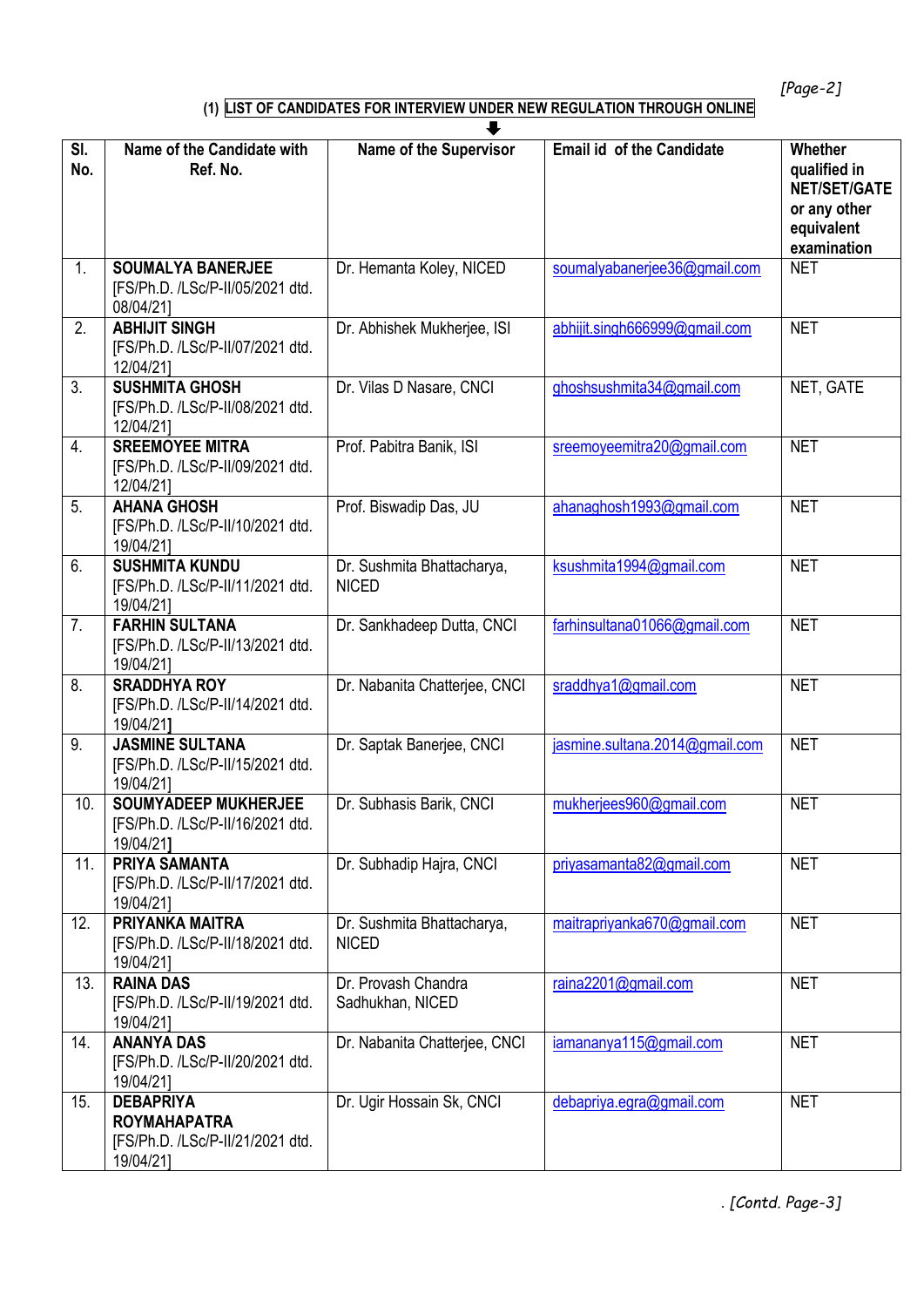|     | <b>ARPITA KAR</b>                | Dr. Avik Biswas, CNCI              | arpitakar2@gmail.com           | <b>NET</b>  |
|-----|----------------------------------|------------------------------------|--------------------------------|-------------|
|     | [FS/Ph.D. /LSc/P-II/22/2021 dtd. |                                    |                                |             |
| 16. | 19/04/21]                        |                                    |                                |             |
|     |                                  |                                    |                                | <b>NET</b>  |
| 17  | <b>NAJMA KHATUN</b>              | Dr. Avik Biswas, CNCI              | najma.zhns119@gmail.com        |             |
|     | [FS/Ph.D. /LSc/P-II/23/2021 dtd. |                                    |                                |             |
|     | 19/04/21]                        |                                    |                                |             |
| 18  | <b>SHUBHADEEP</b>                | Dr. Sumi Mukhopadhyay,             | bhattacharyashuvo1993@gmail.co | <b>GATE</b> |
|     | <b>BHATTACHARYA</b>              | <b>School of Tropical Medicine</b> | $\underline{m}$                |             |
|     | [FS/Ph.D. /LSc/P-II/26/2021 dtd. |                                    |                                |             |
|     | 21/04/211                        |                                    |                                |             |
| 19. | <b>GAURAB CHOWDHURY</b>          | Dr. Subrata Adak, IICB             | gaurabchowdhury95@gmail.com    | <b>NET</b>  |
|     | [FS/Ph.D. /LSc/P-II/27/2021 dtd. |                                    |                                |             |
|     | 21/04/21]                        |                                    |                                |             |
| 20. | <b>MOUMITA SIL</b>               | Dr. Arunava Goswami, ISI           | moumitasil20@gmail.com         | NET, GATE   |
|     | [FS/Ph.D. /LSc/P-II/28/2021 dtd. |                                    |                                |             |
|     | 21/04/21]                        |                                    |                                |             |
| 21. | <b>SUBHAM BHAKAT</b>             | Dr. Souvik Dey, Dept. of Pharm.    | subhambhakat93@gmail.com       | <b>NET</b>  |
|     | [FS/Ph.D. /LSc/P-II/29/2021 dtd. | Tech., JU                          |                                |             |
|     | 21/04/21]                        |                                    |                                |             |
| 22. | <b>SANJIB DAS</b>                | Dr. Hemanta Koley, NICED           | sanjibdas93m@gmail.com         | <b>NET</b>  |
|     | [FS/Ph.D. /LSc/P-II/30/2021 dtd. |                                    |                                |             |
|     | 21/04/21]                        |                                    |                                |             |
| 23. | <b>PRIYANKA GHOSH</b>            | Dr. Anusri Tripathi, School of     | romighosh107@gmail.com         | NET, SET    |
|     | [FS/Ph.D. /LSc/P-II/34/2021 dtd. | <b>Tropical Medicine</b>           |                                |             |
|     | 21/04/21]                        |                                    |                                |             |
| 24. | <b>PAYAL ROY</b>                 | Dr. Jui Chakraborty, CGCRI         | payal.roy90@yahoo.in           | <b>NET</b>  |
|     | [FS/Ph.D. /LSc/P-II/35/2021 dtd. |                                    |                                |             |
|     | 22/04/21]                        |                                    |                                |             |
| 25. | <b>SUMOYEE MUKHERJEE</b>         | Dr. Anusri Tripathi, School of     | Sumoyee2694@gmail.com          | NET, GATE   |
|     | [FS/Ph.D. /LSc/P-II/36/2021 dtd. | <b>Tropical Medicine</b>           |                                |             |
|     | 22/04/21]                        |                                    |                                |             |
| 26. | <b>OYENDRILA GHOSH</b>           | Dr. Supratim Ghosh, CNCI           | oyendrilaghosh16@gmail.com     | <b>NET</b>  |
|     | [FS/Ph.D. /LSc/P-II/37/2021 dtd. |                                    |                                |             |
|     | 23/04/21]                        |                                    |                                |             |
| 27. | <b>MST ARJINA KHATUN</b>         | Prof. Subrata Mukhopadhyay,        | arjinakhatun25@gmail.com       | <b>NET</b>  |
|     | [FS/Ph.D. /LSc/P-II/39/2021 dtd. | Dept. of Chemistry, JU             |                                |             |
|     | 26/04/21]                        |                                    |                                |             |

**(2) LIST OF CANDIDATES FOR PRE-SUBMISSION SEMINAR FOR SUBMISSION OF THE THESES**

 $\begin{matrix} \nabla \cdot \mathbf{r} & \mathbf{r} \\ \nabla \cdot \mathbf{r} & \mathbf{r} \end{matrix}$ 

|                  | Date: 28.09.2021                                                                                                               |                                                               | <b>Mode of presentation : Online</b>                                                                                                                                 |                                |                                                                  |
|------------------|--------------------------------------------------------------------------------------------------------------------------------|---------------------------------------------------------------|----------------------------------------------------------------------------------------------------------------------------------------------------------------------|--------------------------------|------------------------------------------------------------------|
| SI.<br>No.       | Name of the candidates,<br>Index No. & Email Id.                                                                               | Name of the<br>Supervisor/s                                   | <b>Proposed Title of the</b><br><b>Thesis</b>                                                                                                                        | Date of<br><b>Registration</b> | Date of<br><b>Publication</b><br>of Course<br><b>Work Result</b> |
| $\overline{1}$ . | <b>SAMBIT DALUI</b><br>Index No.: 35/17/Life Sc./25<br>Email:<br>sambitdalui@csir.iicb.in<br>Mobile: 9038334685/<br>9240646682 | Dr. Siddhartha Roy<br>Pr. Scientist, IICB,<br>Kolkata- 700032 | "Structural and<br>Functional<br>characterization of<br>Testis-specific Y-<br>encoded-like protein 5;<br>a novel member of<br>NAP histone chaperone<br>superfamily". | 12.05.2017                     | 10.05.2018                                                       |

. *[Contd. Page-4]*